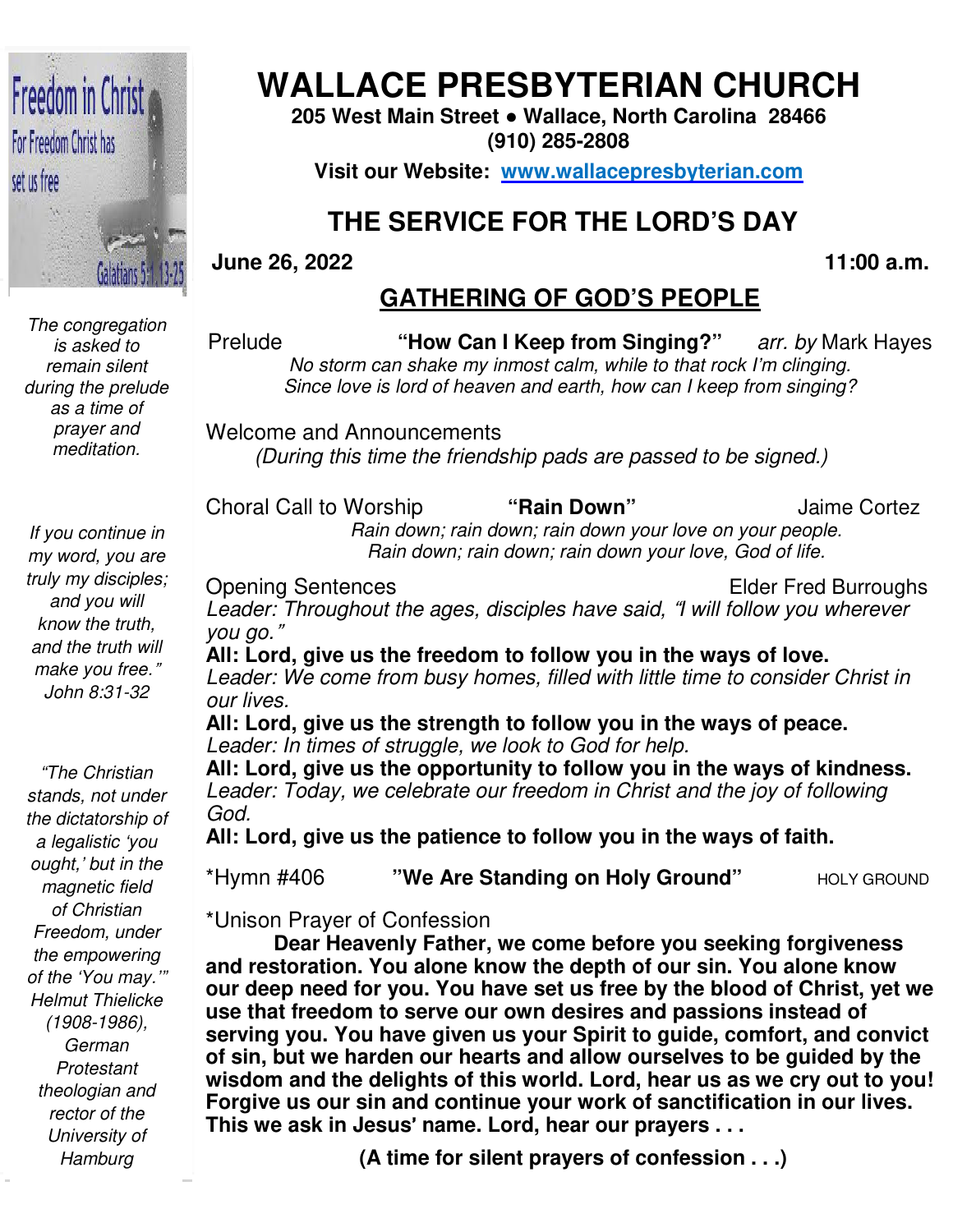*So if the Son makes you free, you will be free indeed." John 8:36* 

*"Christian freedom does not* 

\*Responsive Assurance of Pardon Leader: God loves us, cares for us, forgives us, and even crowns us with honor *and glory. Believe the good news:* **All: In the name of Jesus Christ, we are forgiven! Thanks be to God.**

Gloria Patri **Glory Be to the Father Glory be to the Father, and to the Son, and to the Holy Ghost; as it was in the beginning, is now, and ever shall be, world without end. Amen, amen.** 

#### **PROCLAIMING GOD'S WORD**

Children's Sermon

Prayer for Illumination

 **love for us. Grant that we listen with open hearts so we may be filled with joy for service in your name. Amen. Lord Jesus Christ, we come again to hear the story of your great** 

| mean being free<br>to do as we like;<br>it means being         | Gospel Lesson  | Mark 12:28-34                                            | <b>Elder Fred Burroughs</b> |
|----------------------------------------------------------------|----------------|----------------------------------------------------------|-----------------------------|
| free to do as<br>we ought."                                    | Epistle Lesson | Galatians 5:1, 13-26                                     |                             |
| William Barclay<br>$(1907 - 1978)$ ,<br>Church of              | Sermon         | "The Paradox of Christian Freedom" Dr. Philip K. Gladden |                             |
| Scotland minister<br>$\sim$ $\sim$ $\sim$ $\sim$ $\sim$ $\sim$ |                |                                                          |                             |

A Time for Silent Reflection

Pastoral Prayer with The Lord's Prayer



*and professor at the University of Glasgo* 

> **not into temptation, but deliver us from evil. For Thine is the kingdom and Our Father who art in heaven, hallowed be Thy name. Thy kingdom come, Thy will be done, on earth as it is in heaven. Give us this day our daily bread; and forgive us our debts, as we forgive our debtors; and lead us the power and the glory, forever. Amen.**

### **GIVING THANKS TO GOD**

Presentation of Tithes and Offerings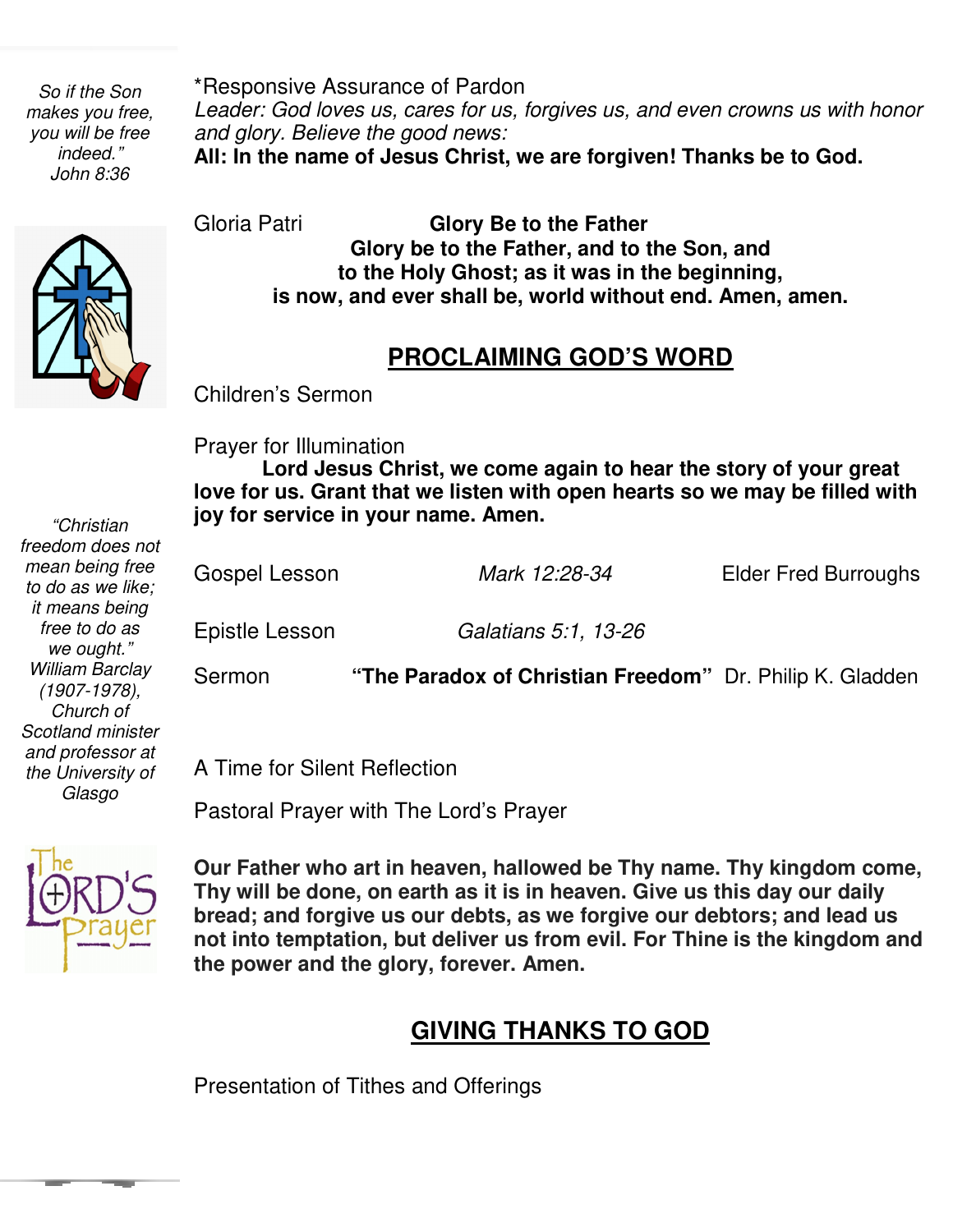*the opportunity to "May we think of freedom, not as the right to do as we please, but as do what is right." Peter Marshall (1902-1949), pastor of New York Avenue Presbyterian Church and Senate Chaplain* 



*"Dietrich* 

Offertory **"Jesus Loves Me, This I Know** *Jesus loves me, this I know, as he loved so long ago,* Taking children on his knee, saying, "Let them come to me," *Yes, Jesus loves me! The Bible tells me so. of* Offertory  *CHERRY STRADER STRADER STRADER SURPERTY OF A SURPERTY CHARGES SURPERTY Arr. by Lloyd Larso***<br>***Jesus loves me, this I know, as he loved so long ago,***<br>***Taking children on his knee, saying, "Let them come to* arr. by Lloyd Larson

\*Doxology and Prayer of Dedication

 *Praise God from whom all blessings flow; Praise Him all creatures here below; Praise Him above ye heavenly host; all creatures ye heavenly host; Praise Father, Son, and Holy Ghost. Amen.* 

\*The Affirmation of Faith: *from* "A Declaration of Faith" of the Presbyterian Church (U.S.A.)

Christ calls us to be disciples and to live in disciplined freedom. **Jesus came to set people free to free by the power of the gospel. In so doing he did not abolish, but fulfilled the law and the prophets. Through his teaching and the teaching of the apostles he showed what it is to be free and obedient. We declare Christ has freed us from trying to save ourselves by obeying the He restores to us God's law as a gift and delight. The law describes concretely the shape of our freedom. When we accept its discipline, it keeps our personal lives from being chaotic and increases our effectiveness in the church's mission. Christ calls each of us to a life appropriate to God's kingdom: to serve as he has served us; to take up our cross, risking the consequences of faithful discipleship; to walk by faith, not by sight, to hope for what we have not seen.** \*Hymn #825 **"Swing Low, Sweet Chariot** \*Benediction \*Choral Benediction *Amen, amen. Amen, amen, amen.* "Being free *means being free for the other, because the other has bound me to him. Only in relationship with the other am I free. Bonhoeffer (1906-1945), German Lutheran pastor and anti-Nazi dissident, killed by the Nazis in April 1945* but fulfilled the law and the prophets.<br>Through his teaching and the teaching of the apos<br>he showed what it is to be free and obedient.<br>We declare Christ has freed us<br>from trying to save ourselves by obeying the law. **He restores to us God's law as a gift and delight.**<br>The law describes concretely the shape of our freedom.<br>When we accept its discipline,<br>it keeps our personal lives from being chaotic<br>and increases our effectiveness in t **"Amen"** African American of the Presbyterian<br>**ed freedom.**<br>**ospel.**<br>**es**<br>**om.**<br>**kingdom:**<br>swing Low<br>Swing Low

\*Postlude

\**All who are able may stand. who are able stand.*